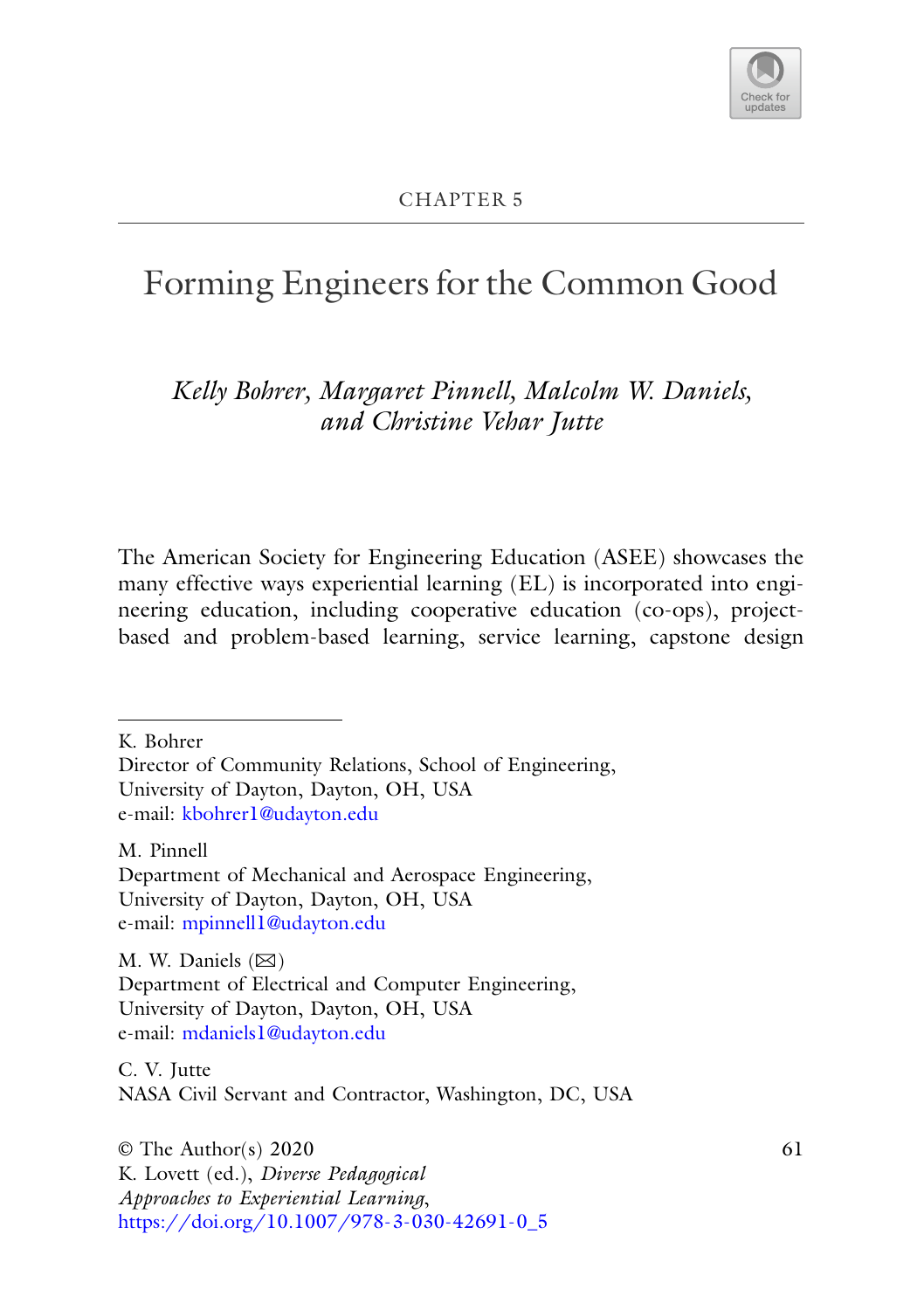courses, internships, and undergraduate research. EL is embraced by engineering schools as a high-impact pedagogy that deepens and generates academic knowledge, develops professional skills, and enhances students' ability to achieve Accreditation Board of Engineering and Technology's (ABET) learning outcomes (Kuh, [2008;](#page-16-0) Swan, Paterson, & Bielefeldt, [2014\)](#page-16-1). In this chapter, we reflect on a pedagogy of community-based EL, which is becoming popular to develop global citizens who are critical thinkers and can communicate and partner effectively across difference. Community-based EL is commonly used in international community development work and project-based courses, and is frequently incorporated into engineering centers, programs, and student organizations (Ermilio, Clayton, & Kabalan, [2014;](#page-15-0) Payne & Jesiek, [2018\)](#page-16-2).

Engaging with community is a long-standing institutional tradition strongly influenced by the five characteristics of a Catholic, Marianist education: education for formation in faith; an integral, quality education; education in the family spirit; education for service, justice, and peace; and education for adaptation and change. Our university's Marianist identity also contextualizes how we practice community-based EL through reciprocal forms of engagement and transformational educational experiences. These experiences provide students with a better understanding of human dignity and the desire to pursue human rights (Acosta-Matos, Bohrer, & Sakuda, [2017\)](#page-15-1). The School of Engineering is no exception to the integration of community engagement and EL as part of a University of Dayton (UD) educational experience to advance the common good. One of the most notable examples is the School's Engineers in Technical Humanitarian Opportunities of Service-learning (ETHOS) Center, which has integrated and embraced community-based EL pedagogy for over 18 years (Pinnell, Daniels, Hallinan, & Berkemeier, [2014\)](#page-16-3). Here, we share how we integrate, critique, and advance ETHOS Center work with partners, community-based EL opportunities, and engineering in a global world.

Historically, community-based EL has been termed "service learning" (SL); however, in following suit with critical analyses to de-emphasize transactional activities and the savior mentality that can result from SL, we refer to our programming as community-engaged learning (CEL) and refer to our community-based, semester-long experiences also as immersions. In our context, CEL is distinguished from other forms of EL by its (i) intentional contribution to the common good, (ii) a meaningful "experience" that is driven and co-defined by the community, and (iii) an ongoing collaboration with community partners and members. CEL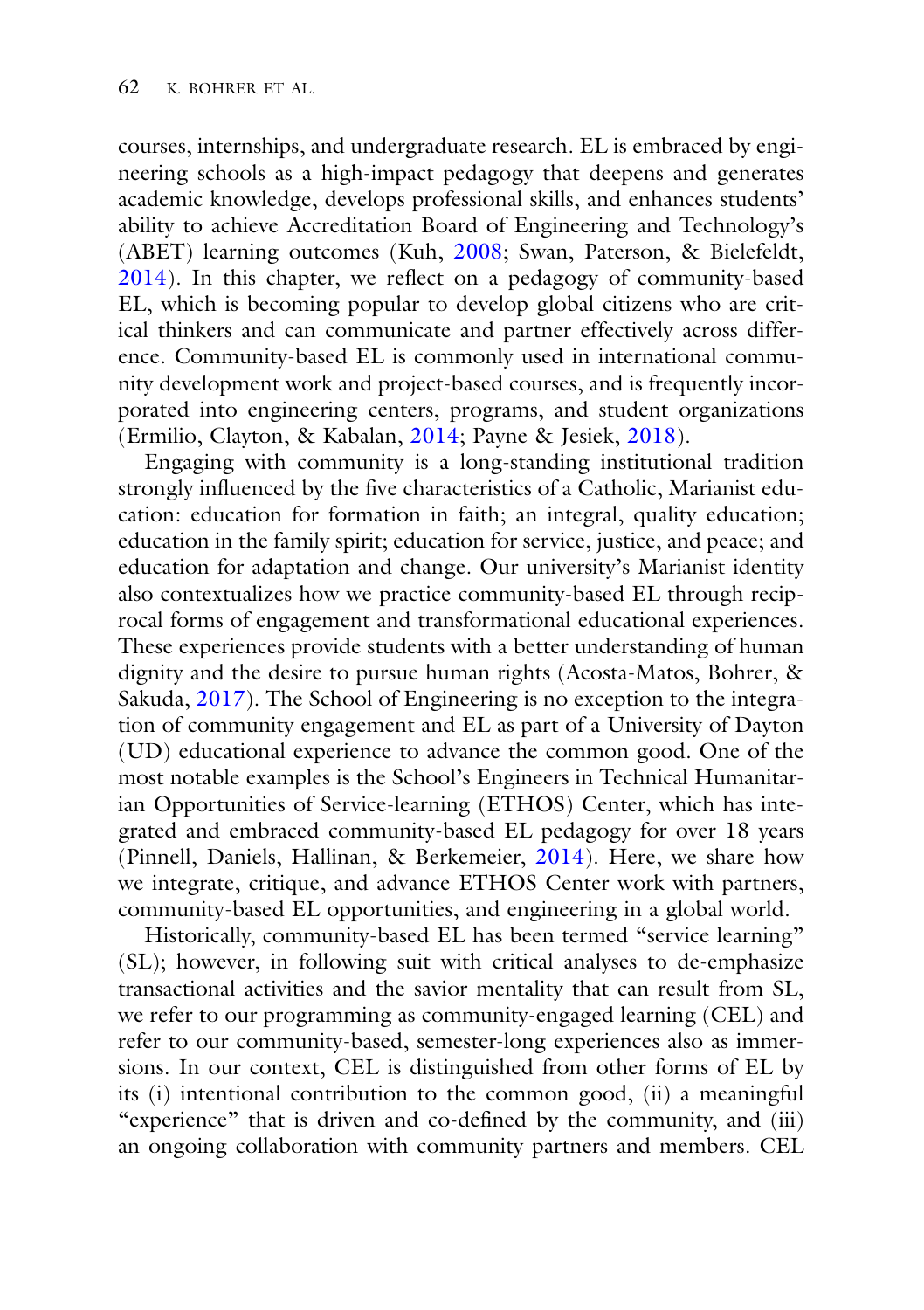includes full participation of students, faculty, and community partners in solving public challenges and leveraging community assets, providing students with authentic experiences that align with both course learning and community objectives. CEL has the added benefit of deepening learning around civic, social justice, and global learning outcomes (Jacoby, [2014\)](#page-16-4).

### A Reflective Account of ETHOS

I am Kelly and I joined the ETHOS Center in 2018 as the School of Engineering's Director of Community Relations. My lens for the work we do has been shaped by many key experiences in my EL vocational journey. I came to EL work through a deep appreciation of the value it brought me as an environmental biology student. EL animated my academic studies and provided the opportunity to discern where my strengths and skills met my passions and the world's greatest needs. Thus, I began my higher education career designing and teaching high-impact EL in the Biology Department. Appreciating a good challenge to grow professionally and personally, I soon joined national scholars advocating for deeper EL opportunities in science education, including inquiry-based learning and CEL (then called service learning).

Upon incorporating CEL into my academic courses and leading an international immersive breakout, I noticed my students' growing depth of critical thinking, ability to apply systems thinking, and heightened sense of social responsibility. About the same time, I participated in a yearlong program to study social justice and Catholic Social Teachings (the JustFaith program), which inspired me to further integrate community engagement work into my vocational journey, and interrogate such work in light of social justice theories.

Over the next 10 years, I worked with two key community engagement centers at UD, primarily engaging with local partners using a lens of reciprocity and collective action. My intense desire to continue learning, connect deeper with UD's Marianist tradition in CEL work, and address ways I was potentially perpetuating injustices through university practices led me to facilitating many conversations with scholars, practitioners, and community. We gathered to co-create a set of principles and ethics for community engagement work and to examine what it means to be a primarily middle- to upper-class white institution engaging with communities much different from these privileged identities. I also leveraged the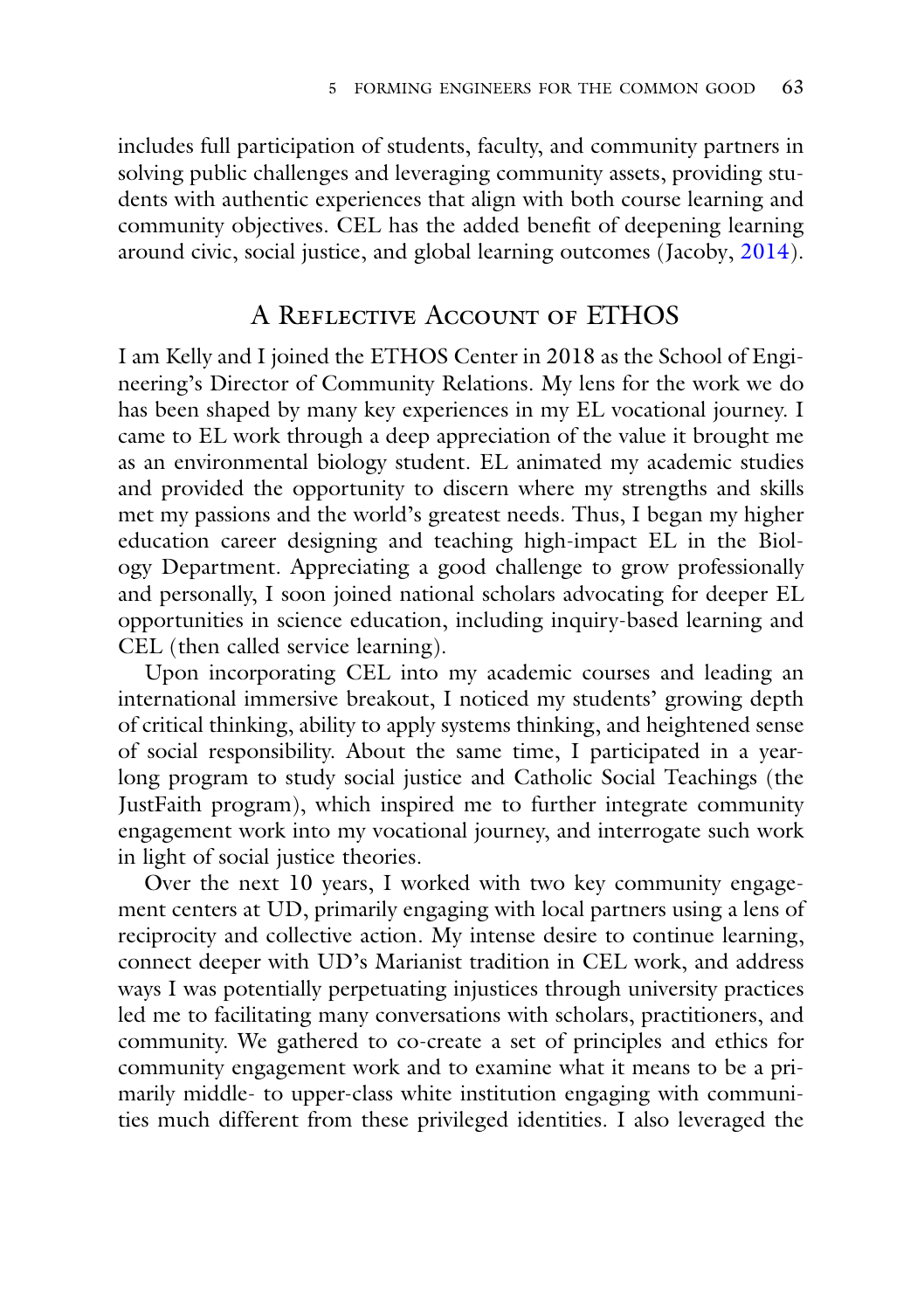university's application process for the Carnegie Foundation's Community Engagement Classification to adjust our language around "service" and strive for reciprocity and transparency in community partnerships.

The critical lenses and prophetic voices that Mitchell [\(2008\)](#page-16-5), Stoecker [\(2016\)](#page-16-6), and Butin [\(2006\)](#page-15-2) bring to CEL work continue to inform my practice and inspire me to embrace the tension, rather than running from the work. I continue CEL work because I believe in its potential to promote right relationships (attentive and responsive to the needs of all, without exploitation, oppression or manipulation, doing "with") and shape students' sense of social responsibility and commitment to human rights. I am also inspired by the community members I have worked with, greatly appreciating how they share their passion, dedication to social change, and Dayton community stories with our university community.

Despite my passion for CEL, I was hesitant to engage with *international* service learning (ISL) work. I had experience with forming local CEL practices to avoid paternalism and examine power and privilege, but I was critical of ISL's ability to navigate these. I heard about instances of ISL looking more like neocolonialism, reinforcing the white savior mentality, and objectifying people. Also, I worried about well-intentioned projects going awry (soccer ball nightlight, broken and unused water filtration systems, etc.) and the expense of international trips for students.

Eventually, through attending global-focused conferences and leading a faculty learning community on global-local connections, I was inspired to follow the intense scholarly dialogue regarding challenges and benefits of ISL and global citizenship education (Adler, [2019;](#page-15-3) Hartman, Kiely, Boettcher, & Friedrichs, [2018,](#page-16-7) and the *Michigan Journal of Community Service Learning*). I agreed we must provide opportunities for students to understand the context of other places, transnational or local, and the historical, political, and social factors that drive inequality in the world. I was eventually introduced to the Fair Trade Learning framework (Hartman, [2015\)](#page-15-4), which resonated with me for many reasons. The framework addresses the struggle universities have with designing ethical and effective partnerships and practices, an important piece of the work to me. It brings awareness to the lure of host communities being used as learning labs and host cultures being seen as static and exotic, while also decentering the student as the only agent of change. Lastly, the framework addresses the struggle that communities (and local organizations working with those communities) have in CEL work, including keeping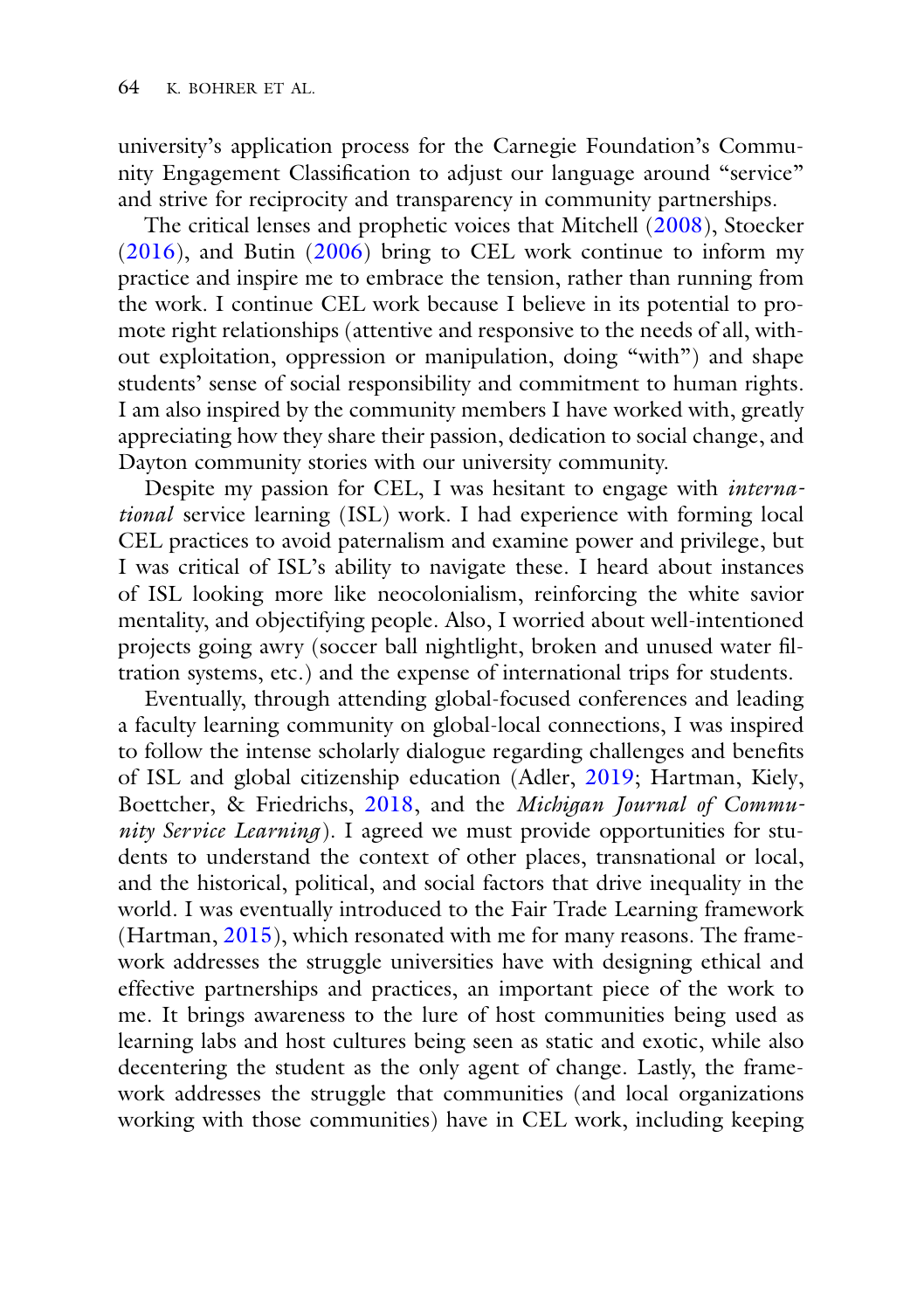community voice central, having ownership of the project, and preventing mission drift.

When the opportunity presented itself, I was excited to join the ETHOS Center to assist its expansion with Dayton and domestic partnerships for CEL. Also, the ETHOS Center was addressing the challenges of CEL work and deepening its work with a focus on the Fair Trade Learning framework. The ETHOS Center's values, foundational framework, and vision aligned well with my values as an educator and community engagement professional. I appreciate the way the ETHOS Center focuses on "projects" as a part of (not more important than) long-term partnerships and ongoing initiatives, which are initiated and driven by the community. I also appreciate that the center's staff own up to and rectify missteps, are weary of having students work on projects beyond their competence and without community input, and seek honest feedback and ongoing dialogue.

To write this chapter, I am joined by three co-authors, Margie, Malcolm, and Christine, who have been instrumental in the legacy of the center. We have also incorporated the stories, thoughts, and reflections of our diverse stakeholders (partners, students, alumni). Due to the methods we use for surveying and gathering feedback, we have limited documentation of first account narratives from our community partners that we can directly quote in this chapter. However, as we continue to improve our documentation procedures, we look forward to future opportunities to include more of the community voice.

# Establishing ETHOS

The ETHOS Center's humble beginnings start with Christine Vehar Jutte when she was an undergraduate engineering student. Christine was no exception to UD students craving an intimate connection between their academic studies, their future career, and working to advance the common good. Christine describes how ETHOS was created:

Being inspired by Mother Teresa, I felt called to help the poor in India through engineering solutions. To explore this calling, I participated in a campus ministry cultural immersion trip to India in the summer of 2000. I received a fellowship based on the following proposal: to learn how to apply appropriate technology (AT) in India, to work with a rural community to implement an AT project using local resources, and to further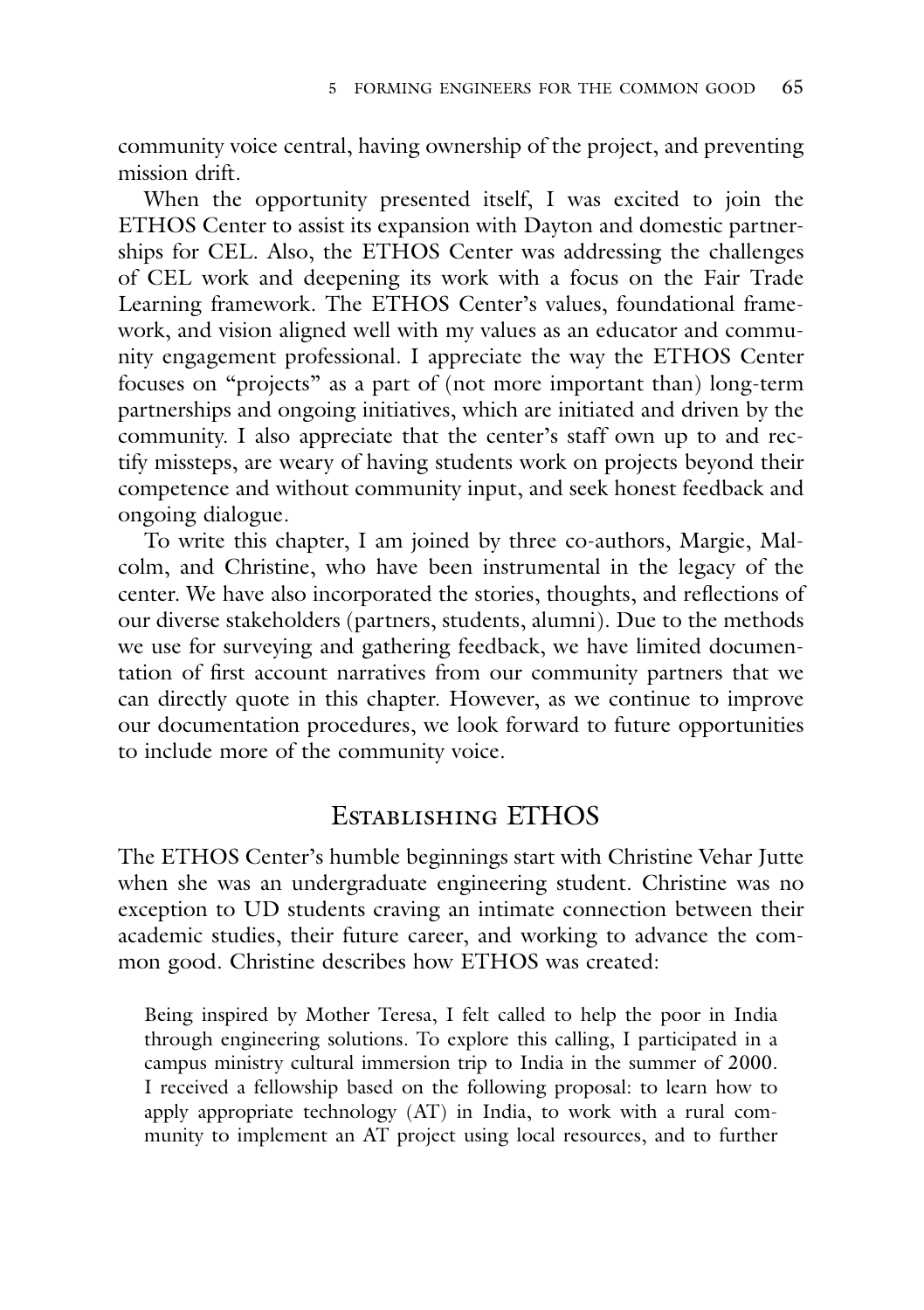develop the technology in my upcoming senior capstone design course back in the States.

My plan for implementing AT in India did not materialize for many reasons, including my naive assumptions of the required time and communication necessary for effective community engagement. However, the observations I made during that visit were eye opening, making me much more aware of what it takes to develop AT solutions in a culture other than my own. I was also astonished to realize that unfortunate challenges, such as lack of running water within a community, were not purely of a technical nature (meaning lack of resources, design, and labor) but instead, more heavily integrated in political, cultural and economic issues. I quickly realized that engineers need to step back and understand the big picture before helping to address a 'technical problem.'

India humbled me, but that was good. My newfound humility gave me new understanding and passion – to create opportunities for other engineering students to have similar transformational learning experiences. I shared these reflections with the Chair of the Mechanical and Aerospace Engineering Department, who encouraged me to form a multi-disciplinary team of students and use my upcoming senior capstone design course to create opportunities for other engineering students. To design what is now called "ETHOS immersions," we used aspects of the engineering design process, including gaining a better understanding of appropriate technology, researching other organizations engaged in international engineering service, and considering best approaches for community engagement. After this process and many consultations with campus and community experts, we identified our main objective as developing an experience built on partnerships grounded in reciprocity in which engineering students would work side-by-side with communities to co-create technical solutions.

### Foundations and Elements for Success

Thanks to the efforts of these engineering students, along with the support they found at UD, the ETHOS student programs reflect the philosophy, theory, and best practices of community/university partnerships and CEL pedagogy (Clayton, Bringle, Senor, Huq, & Morrison, [2010;](#page-15-5) Jacoby, [2014\)](#page-16-4). Furthermore, students' desire to align with Marianist values of solidarity and building inclusive communities led the ETHOS Center to be one of the first UD examples of grounding CEL within sustainable and reciprocal community partnerships to address grand challenges. To this day, such attention to sustainable and place-based partnerships is one of our priorities and informs what community challenges we work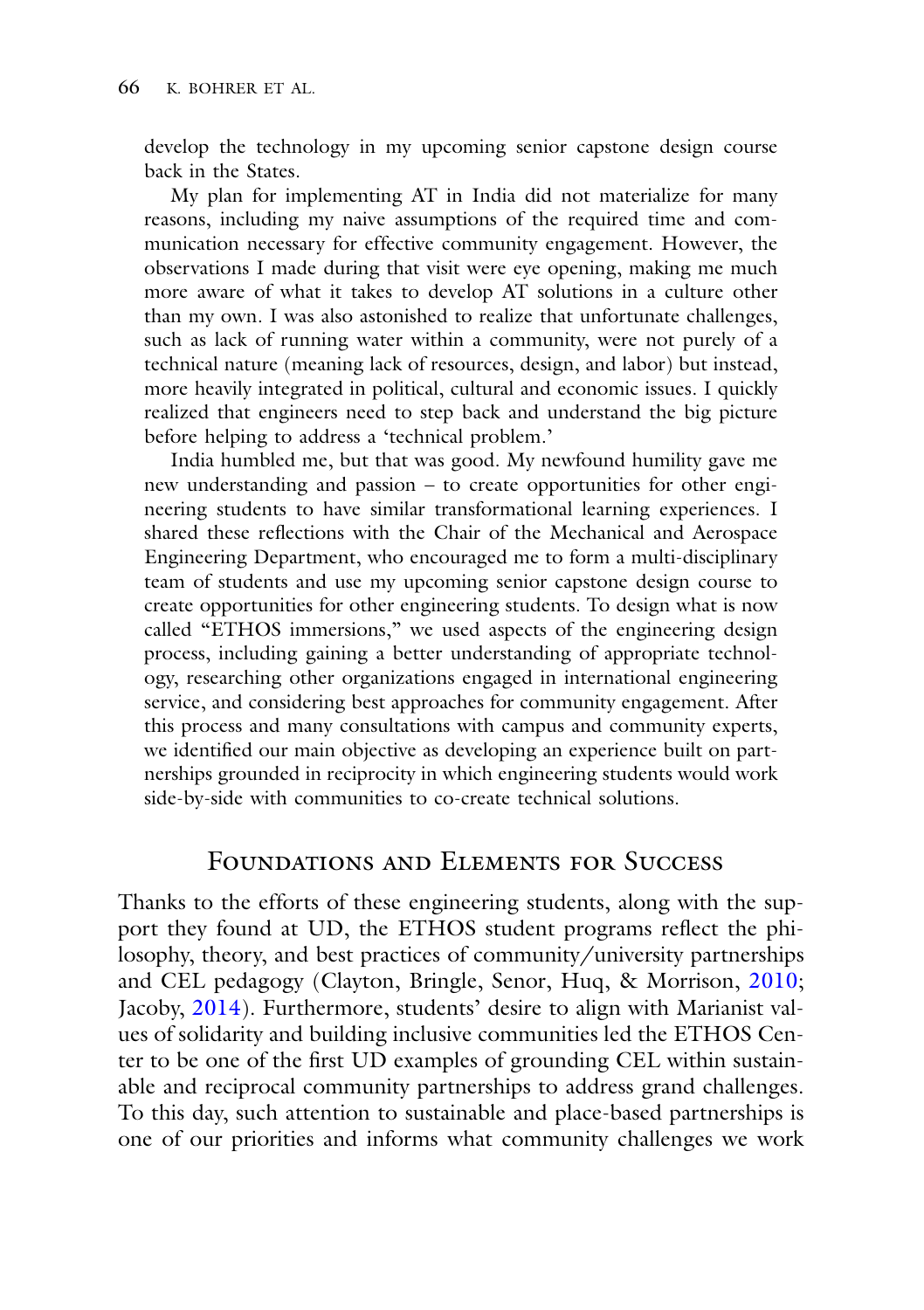on, which students are matched where, and how we prepare and reflect with students.

Very early on the ETHOS Center (then called the ETHOS program) identified a set of core values to guide the center's activities. These core values are deeply rooted in the Marianist character for which our university was founded: (1) appropriate technology—do more with less: make use of local resources without exploitation and co-create sustainable design solutions with the community;  $(2)$  cultural sensitivity—respect and appreciate the inherent values of the culture: integrate cultural knowledge into design specifications and develop culturally appropriate design solutions; (3) partnership—develop relationships: live and work within the community, spread hope, and seek to create employment and empowerment; (4) cultural immersion—act in solidarity through community engagement: learn with and from the community; and (5) personal transformation—let the world change you.

A recent reflection from an alumnus demonstrates the integration of these values in ETHOS immersions. We highlight aspects of the reflection that demonstrate the core values listed above:

I chose to do ETHOS immersions because I wanted to work on meaningful projects in collaboration with local partners abroad [partnerships]…ETHOS showed me that I could combine my love for engineering and human rights to solve challenges with others who are different from me [cultural immersion]. If I didn't participate in ETHOS, I guarantee I would not be where I am today (conducting doctoral research in Humanitarian Engineering) [personal transformation]…Professionally, I feel that I am a much better engineer because of my immersions. I learned about designing for end-users in low income communities and to carefully evaluate the context in which a technology will be used [appropriate technology and cultural sensitivity].

As ETHOS evolved from a program to a center, several key undertakings aided the success of our EL programs. During the first several years, the university did not award academic credit for the immersions, and only a graduate assistant coordinated program logistics with volunteer guidance of a faculty member and financial support from a department chair. As the program grew to include close to 30 students immersing internationally per year, and as it began receiving national attention, the administration recognized the ETHOS international immersion program as a mission-aligned, distinguishing program providing transformational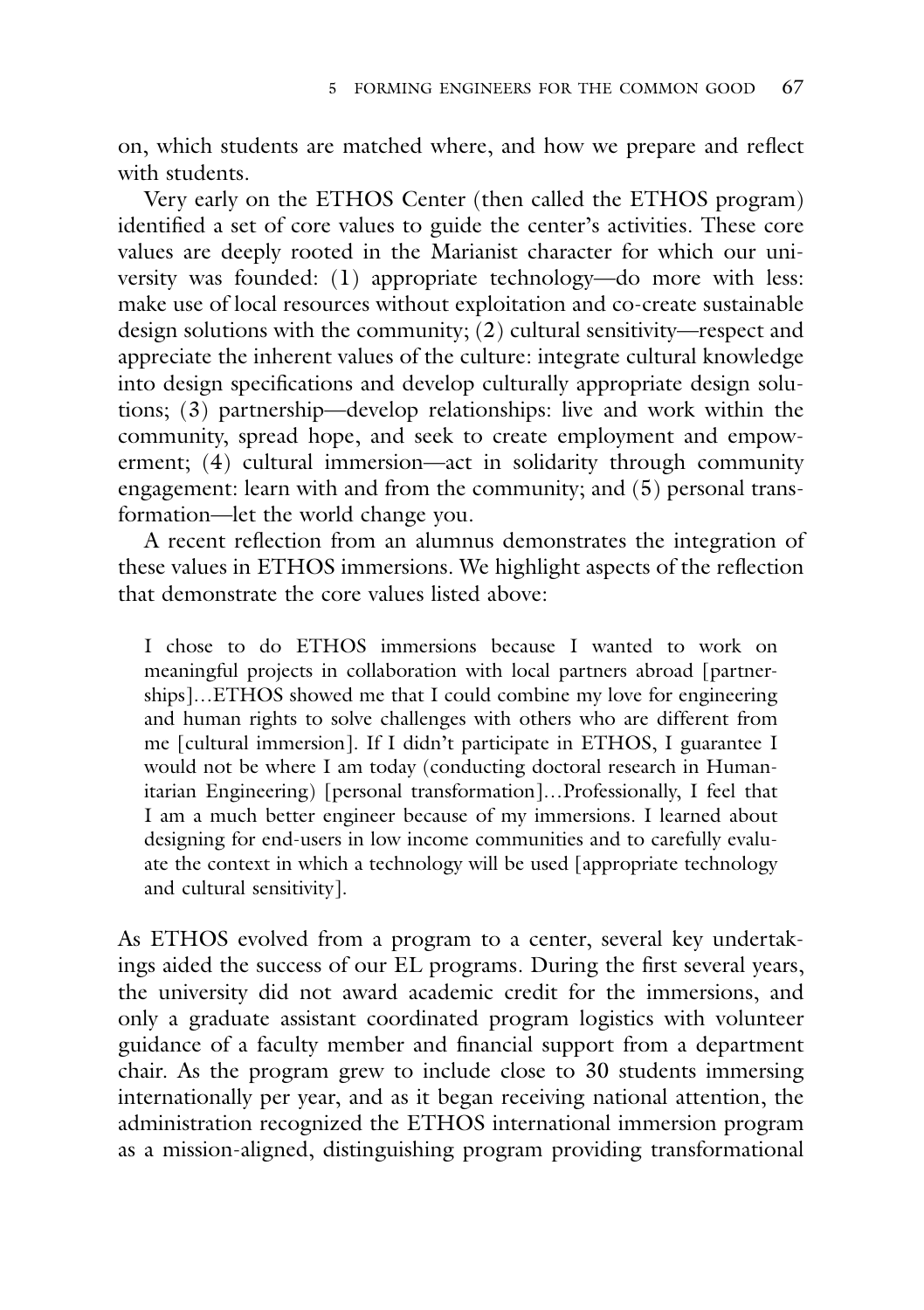learning experiences for UD engineering students. As a result, the School of Engineering provided ETHOS with financial and personnel resources, enabling the creation of a credit-bearing engineering elective course EGR 330: Engineering Design and Appropriate Technology, development of 10-day ETHOS Breakouts to further support community partners and expand student opportunities, and strengthened collaborations with a variety of campus partners (Student Health Center and Center for International Programs). Lastly, domestic immersions and partnerships were added to the opportunities for students.

More recently, as a result of the School of Engineering's strategic planning process, the ETHOS program was created into a center with a dedicated program facility and expanded staff to include a faculty center director (Malcolm), a program manager, 2 graduate assistants, and a Director of Community Relations (Kelly). With this increased capacity, we have expanded our partnerships to include local community organizations for "Dayton immersions" and are even better equipped to collaborate with our partners in reciprocal ways, including incorporating partner needs and desires into other engineering courses, involving graduate students who can dive deeper into technical challenges, and supporting faculty and student research projects for our partners.

# Fair Trade Learning and ETHOS Center's Programs

To assess how we engage locally, domestically, and internationally, we reference recent work by Hartman, Paris, and Blanche-Cohen [\(2014\)](#page-16-8) on the Fair Trade Learning framework. Their work contextualizes communitybased global learning within the critiques of SL and volunteer tourism movements, developing an ethical framework for evaluation and assessment. We offer some reflections on how our EL programs measure up to the aspirational principles and standards within the framework. Each core principle and standard below follows Hartman et al. [\(2014\)](#page-16-8) terminology.

#### *Dual Purposes*

This core principle stresses the importance of developing programs with well-balanced community and student outcomes. Alumna Lori Hanna-McIlvaine's story demonstrates how we balance community outcomes with student learning outcomes.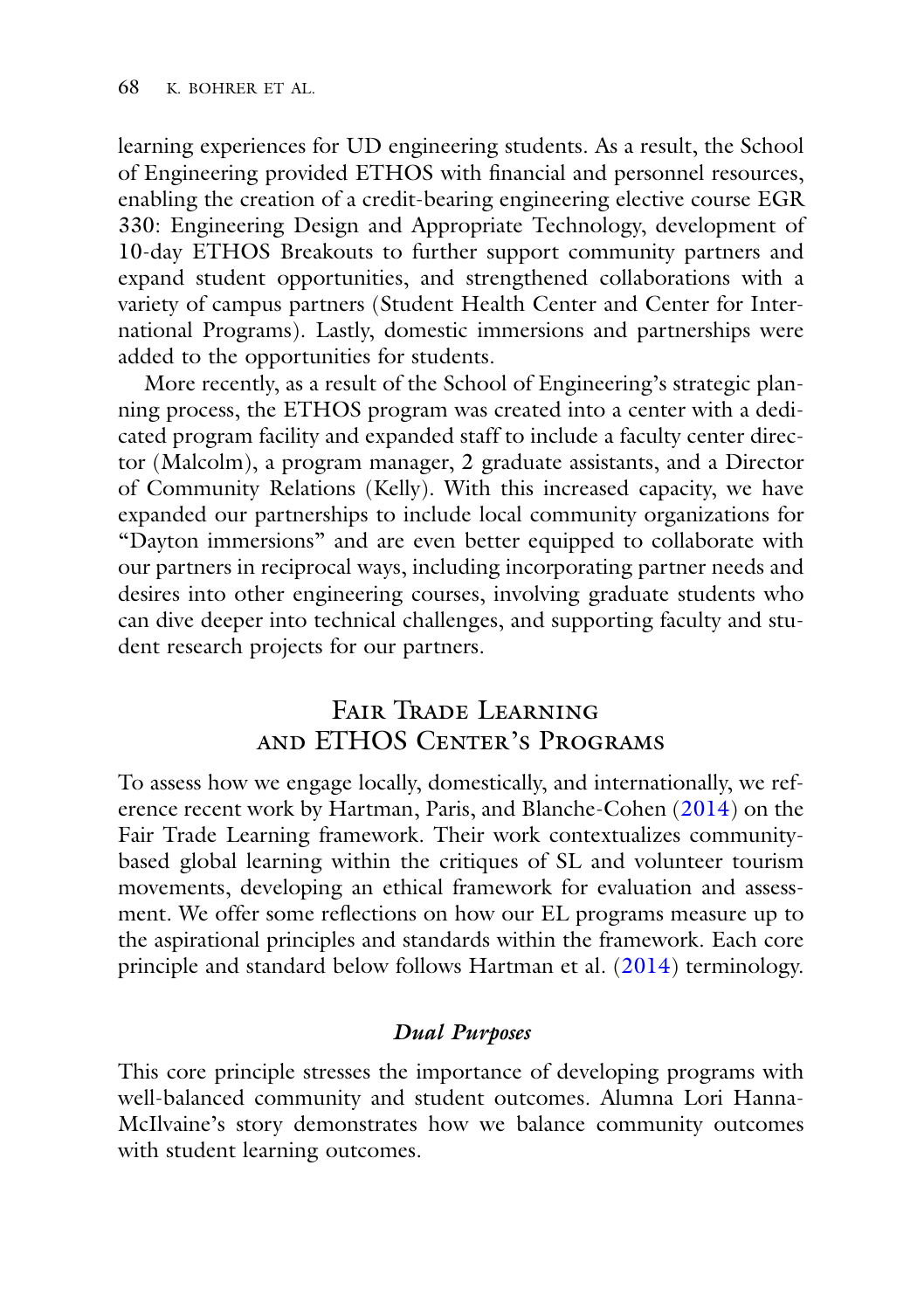During the spring semester that Lori was enrolled in the pre-immersion ETHOS course, she also had a co-op experience with a medical device company. Following that semester, Lori's international ETHOS immersion included working on a variety of solar projects with Grupo Fenix, an NGO located in Sabana Grande, Nicaragua. While living in, working with, and learning from the local community, Lori identified many community assets and desires as well as challenges. One noted challenge was the inability to sterilize medical equipment on-site at any time, which was greatly impacting the local community's ability to provide health care for all. Thus, Lori leveraged her work experience at the medical device company to explore an opportunity for device sterilization through the community's asset of solar-powered technology.

Back on campus Lori researched solar sterilizers and found that they exist, but could benefit from design improvements; thus, Lori pursued the design and development of the solar sterilizer for her undergraduate thesis. She integrated various aspects of this research into class projects for two required undergraduate mechanical engineering courses and participated in a second ETHOS immersion with the same community. During her senior year, her senior capstone project team designed and tested the solar sterilizer. Additionally, through partnering with business students and receiving first place in a business plan competition, Lori's team established a small not-for-profit business, which they transferred to the community.

#### *Community Voice and Direction*

Another project with Grupo Fenix highlights the role of community voices directing our engagement with the Sabana Grande community in Totogalpa, Nicaragua. Residents of Sabana Grande rely on several handpumped water stations throughout the community. Without ready access to clean water, many homes rely on simple latrines for human waste management. The resulting challenges, particularly during the rainy season when many latrines flood, require little description and are broadly recognized throughout the community as a challenge to community and environmental health and well-being.

Using a process modeled after the WASHTech technology assessment and implementation framework, we collaborated with the community on (i) a comprehensive community survey, (ii) multiple community meetings, and (iii) consultations with local government representatives and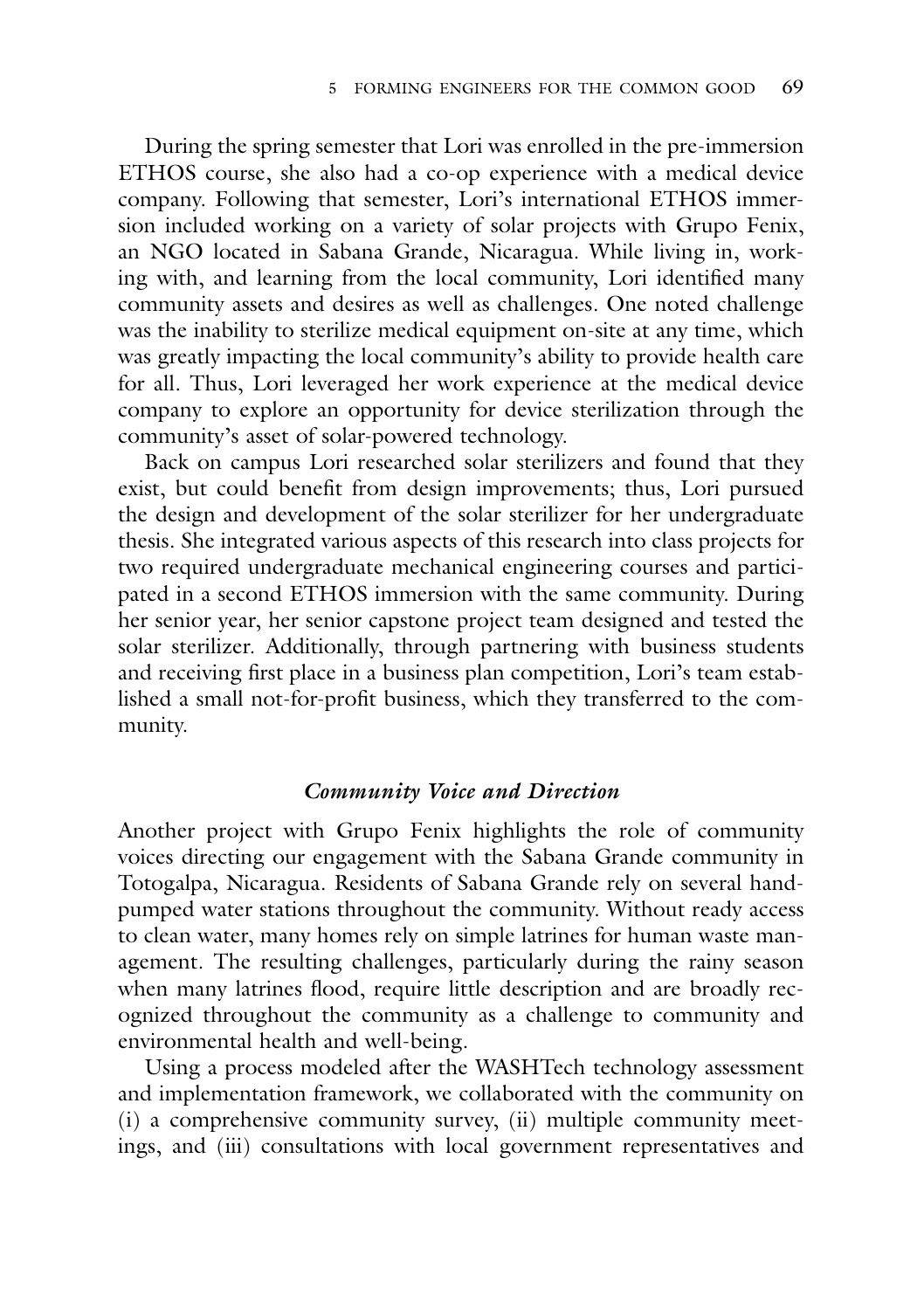funding agencies to explore sustainable solutions. Subsequently, Grupo Fenix developed model latrine designs and established a community-based social enterprise to maintain and fund new latrines across the community. The ETHOS Center continues to advise and support a sustainability assessment plan for this initiative with environmental assessment processes directed by local Grupo Fenix staff. The partnership continues with support for capacity development, for assessment of their developing social enterprise structure, and for the development of a long-term, comprehensive public relations strategy.

### *Commitment and Sustainability*

These last two examples from the Grupo Fenix partnership also speak to the importance we place on commitment and sustainability in our partnerships (Reynolds, [2014\)](#page-16-9) and in encouraging students to continue connecting. From the community partners' perspective, Susan Kinne [\(2019\)](#page-16-10) writes:

These partnerships [between a village, NGO, and international partners] have created a path out of poverty and dependency for many of the villagers. Just as importantly, not only have many people in the community become more materially secure as a result of these collaborations, but they have become teachers themselves—teachers both to others in the community and to visitors. Indeed, the increased confidence and self-esteem of the community members as a result of these genuinely reciprocal collaborations… is perhaps the best evidence that the changes in the community are enduring and sustainable.

Similarly, our partnership with a Dayton nonprofit, Mission of Mary Cooperative, has evolved from sending students as volunteers or observers to having immersion students working on projects which advance the organization's net-zero energy use goals. Mission of Mary Cooperative often provides feedback to improve our practices and shares their hopes for our sustained partnership work in the future. We now have many engineering students involved with this partner through various projects in engineering courses, all of which are driven by the community partner's desire for net-zero energy use and their work to ensure food security for their neighborhood.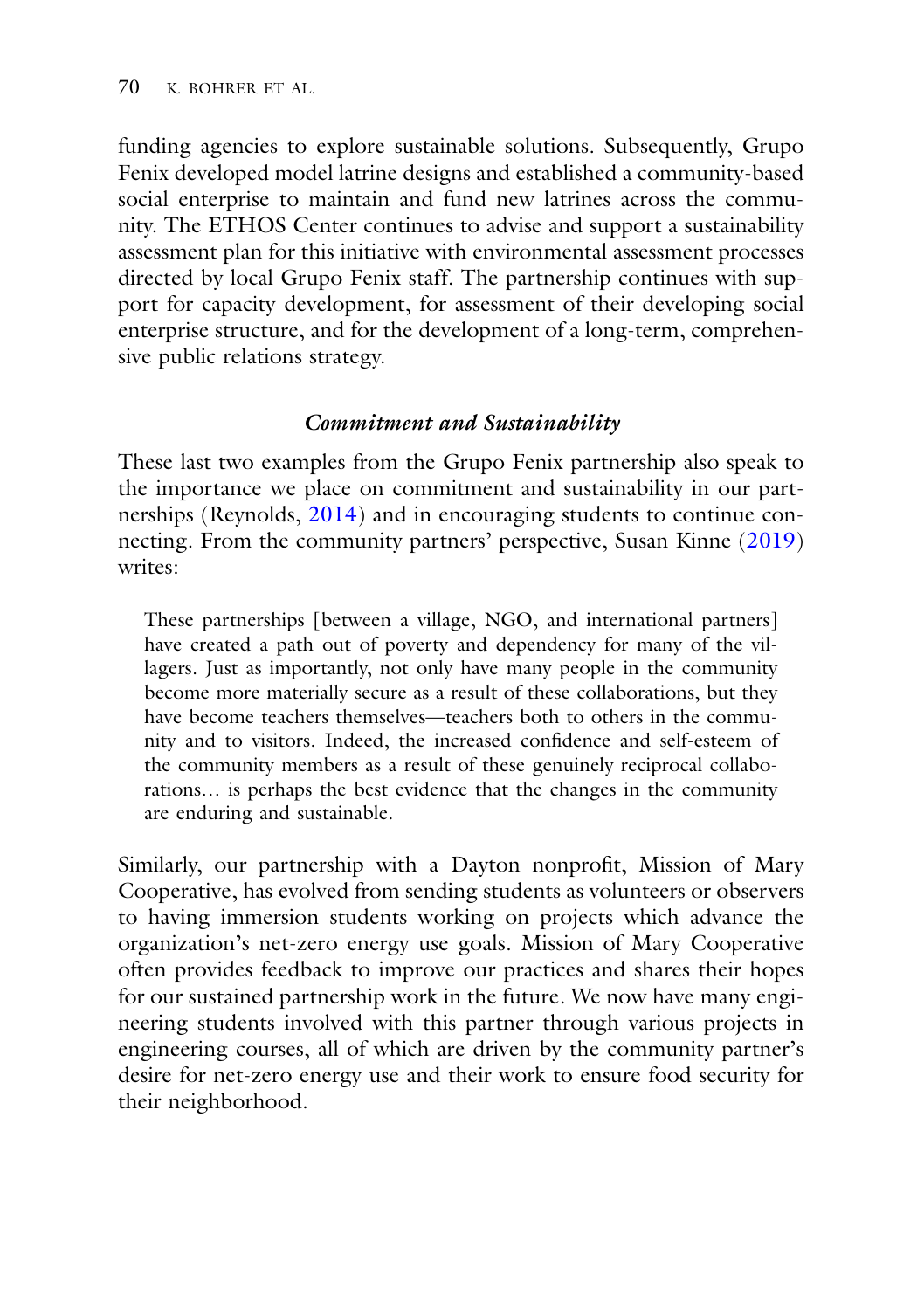The student-centered aspect of "Commitment and Sustainability" and the standards of "Student Preparation, Connect Context to Coursework and Learning, and Preparation for Healthy Return to Home Communities" advanced by Hartman et al. [\(2014\)](#page-16-8) advocate for having students participate in facilitated critical reflective practices before, during, and after immersions. This aligns well with EL best practices at UD and helps students engage ethically and effectively, and with our world. We believe critical reflection is key to success. For international immersions, students who participate in EGR 330 reflect on cultural, ethical, and practical considerations for their upcoming immersion. During the immersion, students write a critically reflective photo journal and, upon return, submit both a personally reflective paper and a technical project report. They also engage in a one-day retreat, which facilitates positive reintegration into their home communities and reflective analysis of the structural forces that shape community challenges and engineering solutions in other countries. A recent alumnus reflects, "ETHOS showed me how as engineers we have so many tools and so much knowledge that when combined with human relationships and creativity create a unique and powerful perspective to solve difficult problems."

Dayton and domestic immersion students participate in a week-long orientation before their immersion, a course *during* their immersion, and attend a post-retreat. The course incorporates similar content to the EGR 330 course and further explores human-centered design, becoming a self-aware engineer, and principles of democracy and community engagement. The Dayton immersion students meet together once a week for this course and incorporate dialogue and transdisciplinary activities, while the domestic students complete modules online, and share project "products" that exemplify course concepts and ETHOS' values. Both sets of students create an online portfolio for reflection, analysis, and sharing and meet with career services professionals to support continued personal and professional growth. During the post-retreat, students reflect on their vocational journey, as this domestic immersion student reflection demonstrates.

Because of the work I have been doing at my community organization, I have learned skills to help me make a positive change in the future. I have been inspired to pursue either graduate school or a doctorate program in order to learn more about water resources and waste water management. I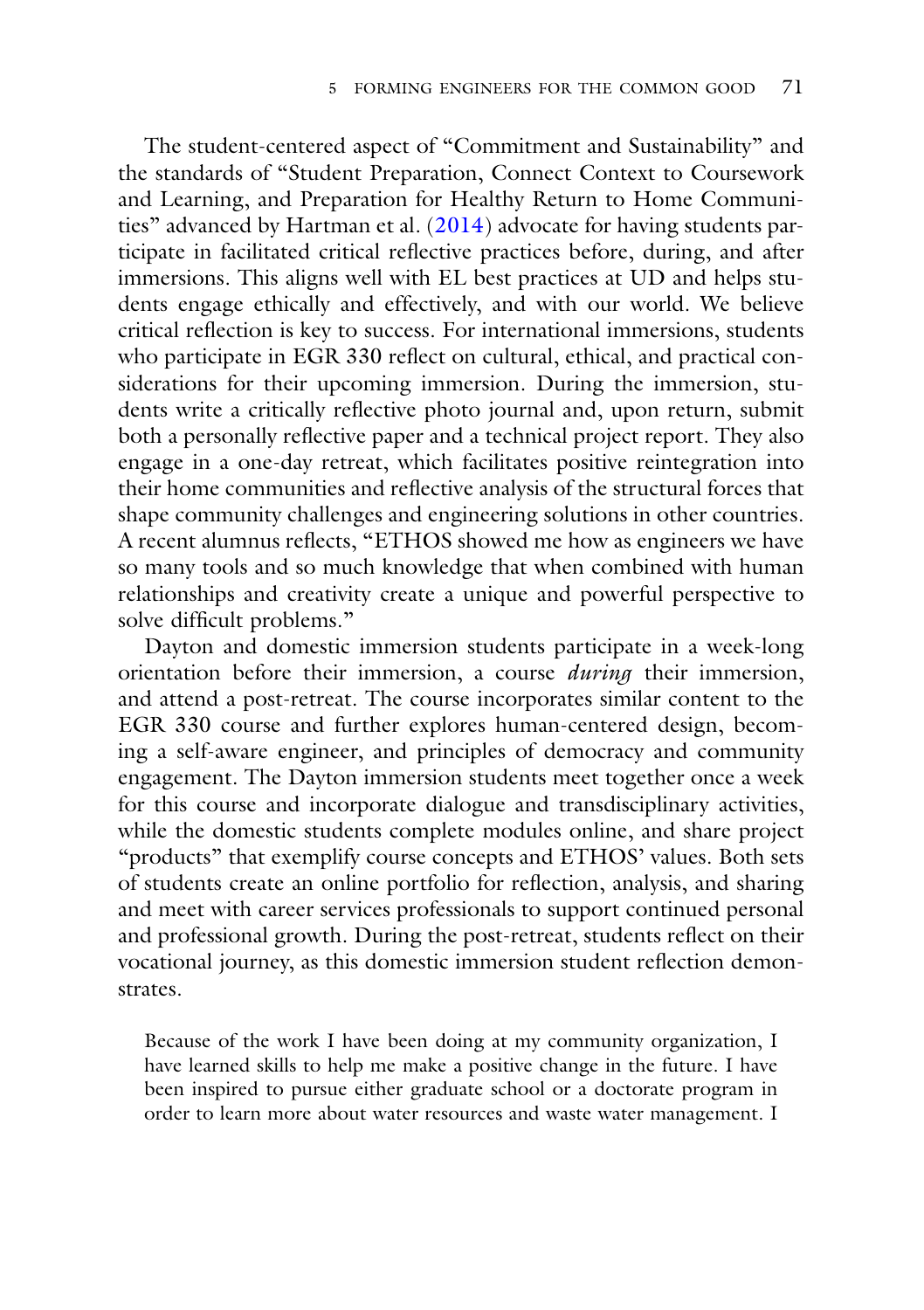have learned so much about a community based, sustainable, waste diversion program and I have also learned a lot about myself and what my future plans are.

While we have found successful ways to deeply engage students in their experience, we recognize the need to more intentionally connect students with resources upon return to continue developing their passion, skills, and intercultural learning.

## *[Funding] Transparency*

We strive to be as transparent as possible about our budget model and expenditures, which includes being upfront about the cost of immersion experiences and connecting regularly with university units responsible for internal fund tracking. The center pays for all Dayton and domestic immersion experiences (room and board), and most of the international students' expenses, so many students may not be fully aware of the budget limitations and immersion expenses. Students receive cash advances for room and board and must track their expenses. The domestic and international partners arrange students' homestays, shopping, and meals; therefore, we are assured that most of the funds (minus flights) are spent locally and sustainably. These practices also reflect aspects of the "Economic Sustainability Principle" and embrace the standard of "Local Sourcing." Because we partner only with organizations who have a longtime presence in and commitment to the local community, project work makes use of locally available resources. This also ensures more program funds are locally and sustainably spent.

### *Environmental Sustainability and Footprint Reduction*

Despite the numerous ways ETHOS international immersions are aligned with Fair Trade Learning core principles, there are aspects of the program that are challenged by some of these principles. For example, we send over 40 students and many faculty and staff annually to international sites for immersions and partnership visits. If we estimate the average carbon cost of an international flight to be about 8500 pounds of carbon dioxide, the total amount of carbon dioxide that the ETHOS international programs are putting into the atmosphere annually is about a half a million pounds. Even though ETHOS partnerships and projects are often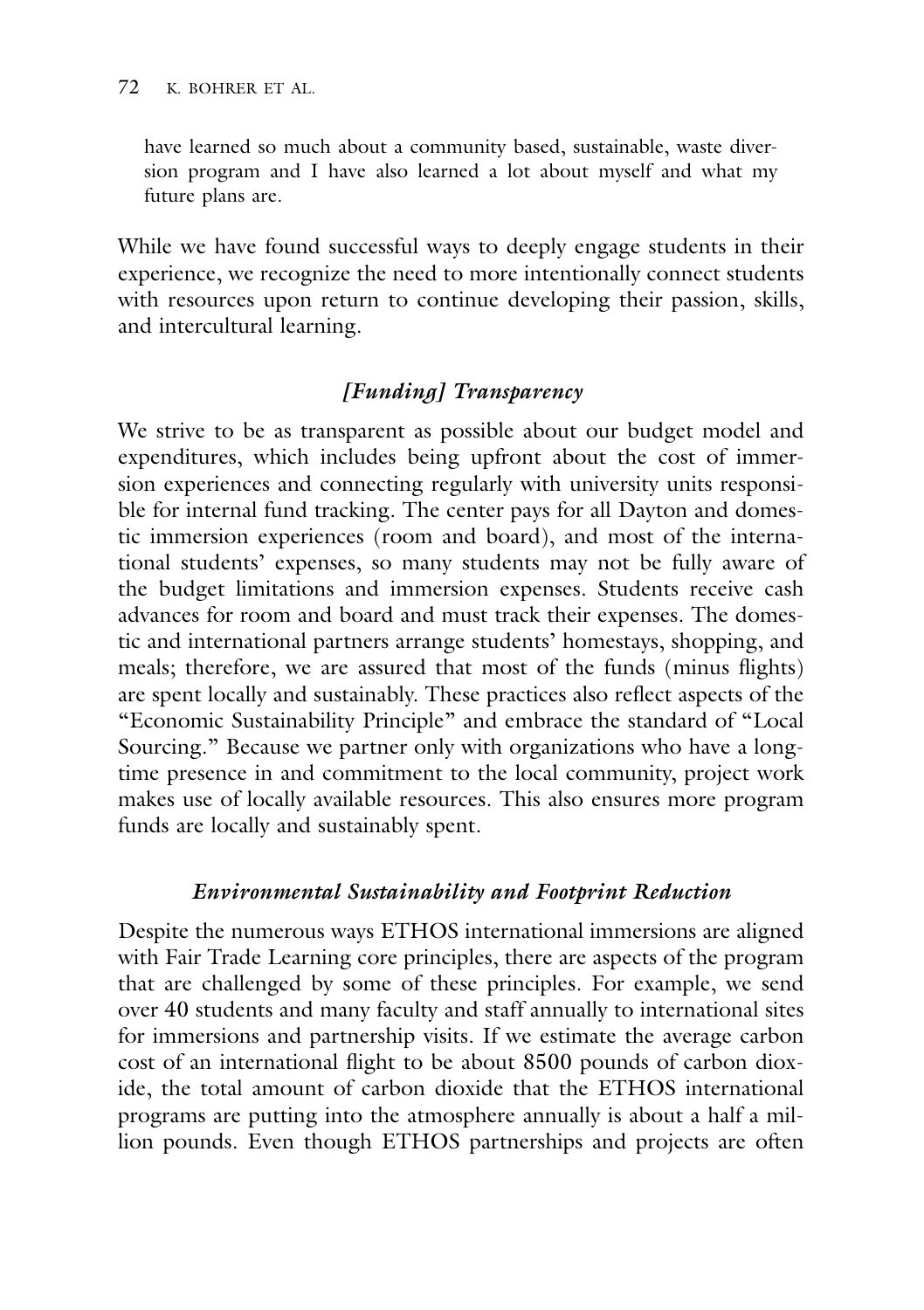related to environmental sustainability, this makes it clear that our program's environmental costs are significant and prevent us from achieving full sustainability.

#### *Deliberate Diversity, Intercultural Contact, and Reflection*

We believe strongly in reflective practice that shapes our own work as well as student learning. While diversity in our programming is typically only realized by engaging our students (most identifying as white and middle to upper class) in global communities and cultures different from their own, we mentor students to make meaning of that intercultural contact throughout our programming. While ETHOS international immersions certainly include deliberate intercultural contact and structured reflective practices about diversity, we fail at having diverse student participants for any of our immersions. Of the over 500 participants since 2001, only a few students have been underrepresented minorities or international students. The exact reasons for the low participation of underrepresented minorities and international students are unclear. Potential contributing factors may include low institutional diversity, competing paid opportunities, cultural differences of the perceived value and inclusiveness of the program, and (for international students) travel restrictions and visa issues.

#### *Global Community Building*

Global community building expresses the necessity of striving for reciprocity in partnerships for outcomes of solidarity, equity, and right relationships. Hartman et al. [\(2014\)](#page-16-8) summarize three orientations of reciprocity based on different meanings of the word reciprocal: exchange, influence, and generativity reciprocity. While most of our partnerships begin with mutually beneficial transactions (exchange reciprocity), many have matured into generativity reciprocity, producing project outcomes that neither partner could achieve without the other.

Further, we strive to build a campus community increasingly informed and engaged in achieving the goals of our community partners. This is modeled in our commitment to leverage our resources, and the talents of our students, faculty, and staff in technical research and technology development to meet direct community needs: whether this is water supply design in Malawi or the development of educational engineering modules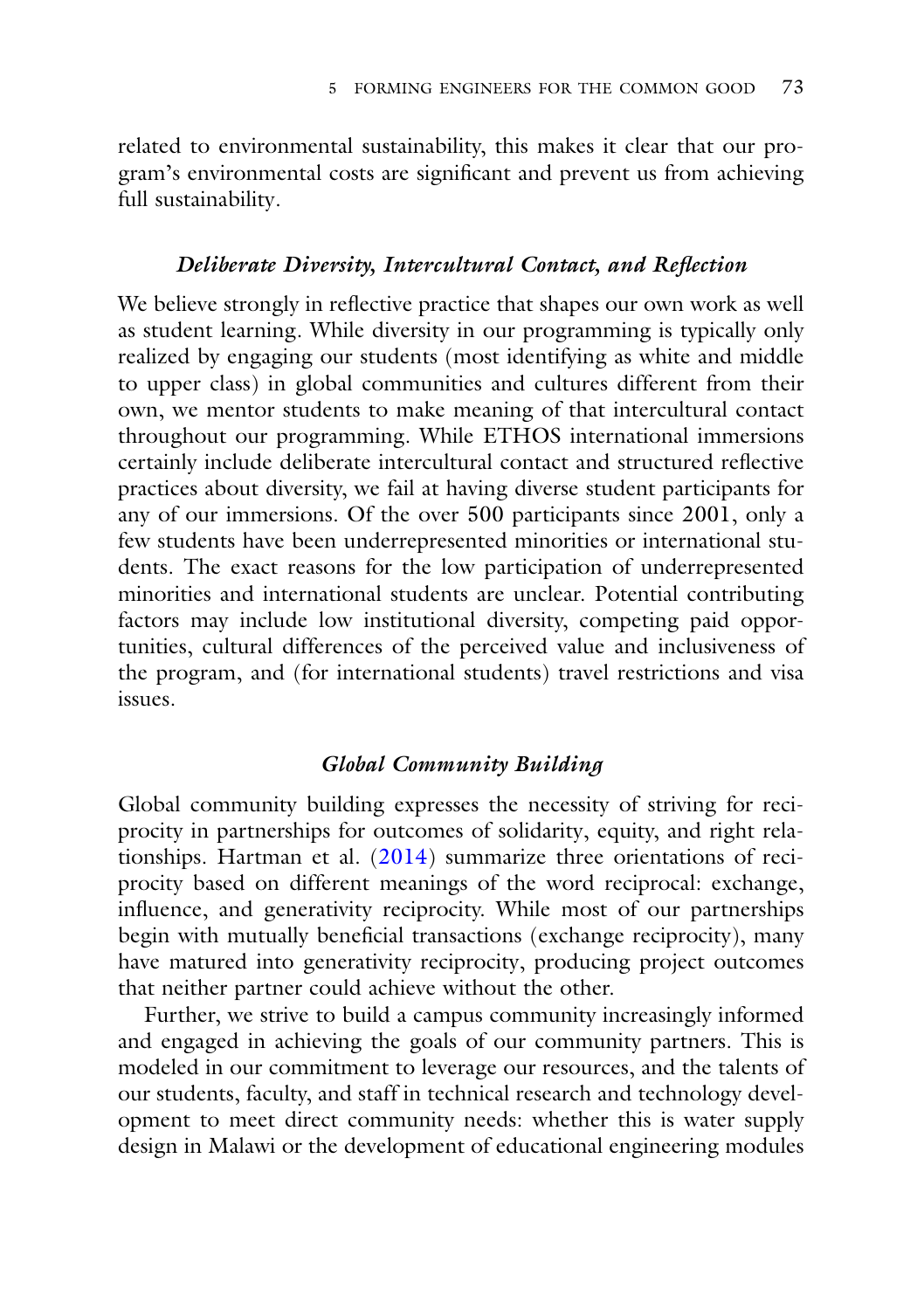to increase interest in STEM fields. This principle also becomes apparent when we host our global partners on campus to meet their development goals, or when we sustain domestic and Dayton communitydriven projects through connecting partners with academic courses, student clubs, and part-time student interns.

### *Direct Service, Advocacy, Education, Project Management, and Organization Building: A Community-Centered Standard*

This standard expresses the importance of students being in capacity-building roles with an on-the-ground organization to learn from and contribute to community-driven projects. Many students and alumni share their appreciation for this program design element, as this student shares,

Being with a small non-profit allowed me to see how community engagement can be achieved on a local and personal level with appropriate feedback from the collaborators working with us. Nearly everybody living locally appreciates and reveres the surrounding ecosystem, so it was encouraging to see people come together to work towards a common goal with passion and perseverance.

Similarly, an international immersion alumnus reflects, "Working with the locals to make it (a water pipeline project) happen taught me the value of respect, empathy, and diverse perspectives in teamwork."

All of our partners have community expertise and many have field expertise with appropriate technology, sustainable development, or human-centered design. Students feel that the opportunity to engage with such partners has contributed to their professional development. By having students incorporate community voice into designs and co-build nontraditional technologies based on engineering principles, students deepen their understanding of engineering work. A recent alumnus shares, "The program offered an opportunity to gain insights into communities and technologies different than my limited background could." Such exposure to alternative technologies allows students to recognize the far-reaching effects, positive and negative, of engineering and technology and thus the responsibilities of being an engineer in a global society.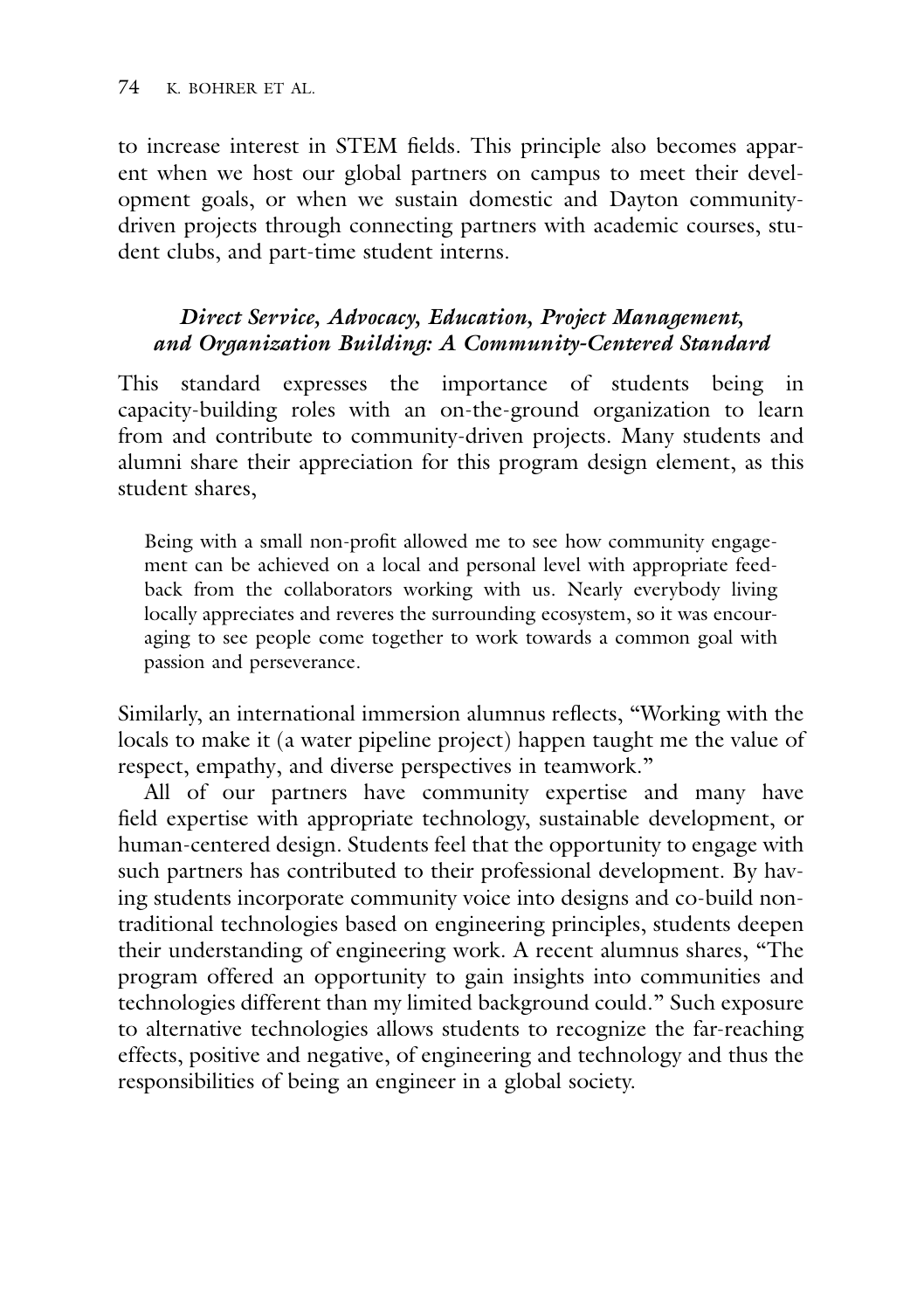#### *Challenge and Support: A Student-Centered Standard*

Although the structure has changed through the years, ETHOS international immersion students are intentionally sent in pairs rather than large groups and stay with host families to better ensure full engagement with, and cultural immersion in, the community. Students immersing with domestic partners are either alone or with one other student and stay with host families or in housing provided by the organization. ETHOS Dayton immersion students are fully immersed in a community-living situation during the summer.

The ETHOS Center holds fast to the structure of homestays internationally for three reasons: (1) to prevent the experience from becoming a UD-insular experience, (2) to increase foreign language skills and international/cultural awareness, and (3) to share financial resources as locally and ethically as possible (Hartman et al., [2018\)](#page-16-7). Here is an example of how a homestay impacted an alumnus:

To be in a place so different than the US for an extended period of time, living and working with people who live and grew up there and have come from a very different culture and upbringing was an eye-opening experience. You begin to realize how interesting, and diverse the world is, yet how similar we all really are, and how easy it was to become close friends with people who were completely different than me.

### **CONCLUSION**

CEL, whether through immersions, breakouts, or course connections, presents a distinctive model of EL that, despite the ever-present challenges which impact successful ethical engagement, has the potential for students' transformative learning and empathy building (Adler, [2019\)](#page-15-3). Additionally, the work encourages sustainable global partnerships to advance human rights and well-being. Being aware of the confounding complexities involved in our work and wanting to better understand the implications of our global engagement on all stakeholders, we have found the aspirational goals of the Fair Trade Learning framework helpful for examining the confluence of community partnerships, EL, and appropriate technology. The framework guides us through the struggle to design and offer critically reflective, affordable, and accessible experiences and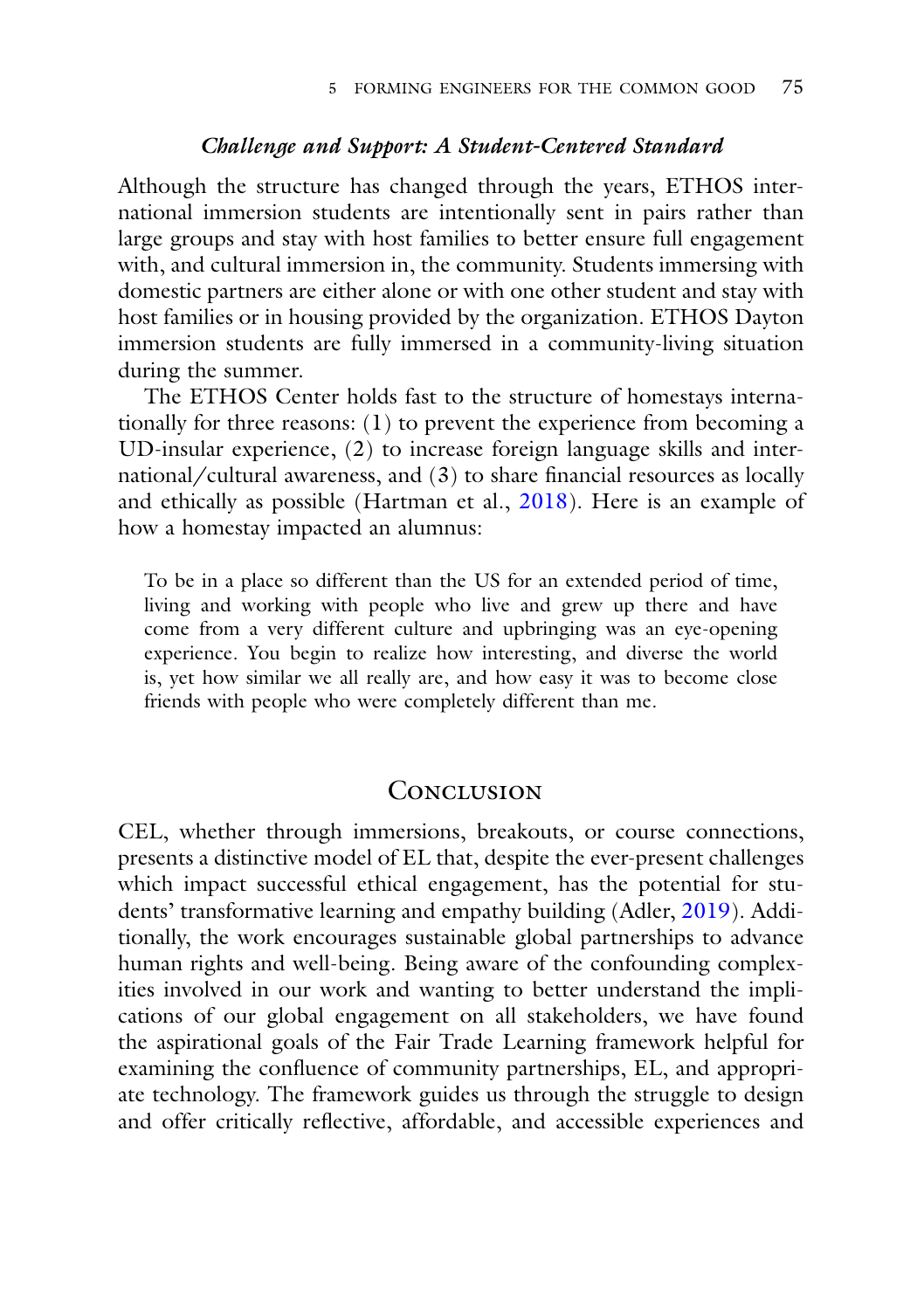move beyond our tendencies to be transactional-oriented in our partnerships.

As our university mission inspires us to educate students with critical minds and compassionate hearts by providing them community engagement and cross-cultural experiences, we take seriously our commitment to build ethical community-based global learning experiences for engineering students. By offering these opportunities in the ETHOS Center, graduates are arguably more effective and influential engineers by having enhanced cultural appreciation, resilience, and self-confidence; a greater understanding of and commitment to civic responsibility; and an increased awareness of the impact of professional decisions on society and the environment. While the intentional, value-based program design and the support of our university community have influenced CEL success in the ETHOS Center, another critical piece is prioritizing and honoring the desires and assets of our community partners around the world. We aspire to base our community partnerships on right relationships, solidarity, and human dignity, and we will continue a priori focus on these partnerships to ensure ethical CEL. This is our responsibility and a necessity as we continue to form engineers for the common good.

#### **REFERENCES**

- <span id="page-15-1"></span>Acosta-Matos, C., Bohrer, K., & Sakuda, C. (2017). *Civic engagement in Catholic and Marianist Universities: The conversation continues.* Association of Marianist Universities.
- <span id="page-15-3"></span>Adler, G. (2019). *Empathy beyond US borders: The challenges of transnational civic engagement*. Cambridge: Cambridge University Press.
- <span id="page-15-2"></span>Butin, D. (2006). The limits of service learning in higher education. *The Review of Higher Education, 29*(4), 473–498.
- <span id="page-15-5"></span>Clayton, P. H., Bringle, R. G., Senor, B., Huq, J., & Morrison, M. (2010). Differentiating and assessing relationships in service-learning and civic engagement: Exploitative, transactional, or transformational. *Michigan Journal of Community Service Learning, 16*(2), 5–21.
- <span id="page-15-0"></span>Ermilio, J., Clayton, G., & Kabalan, M. (2014). Villanova engineering service learning. *International Journal for Service Learning in Engineering*, Special Edition (Fall), 334–353.
- <span id="page-15-4"></span>Hartman, E. (2015). Fair trade learning: A framework for ethical global partnerships. In M. Larsen (Ed.), *International service learning: Engaging host communities* (pp. 215–234). New York: Routledge.